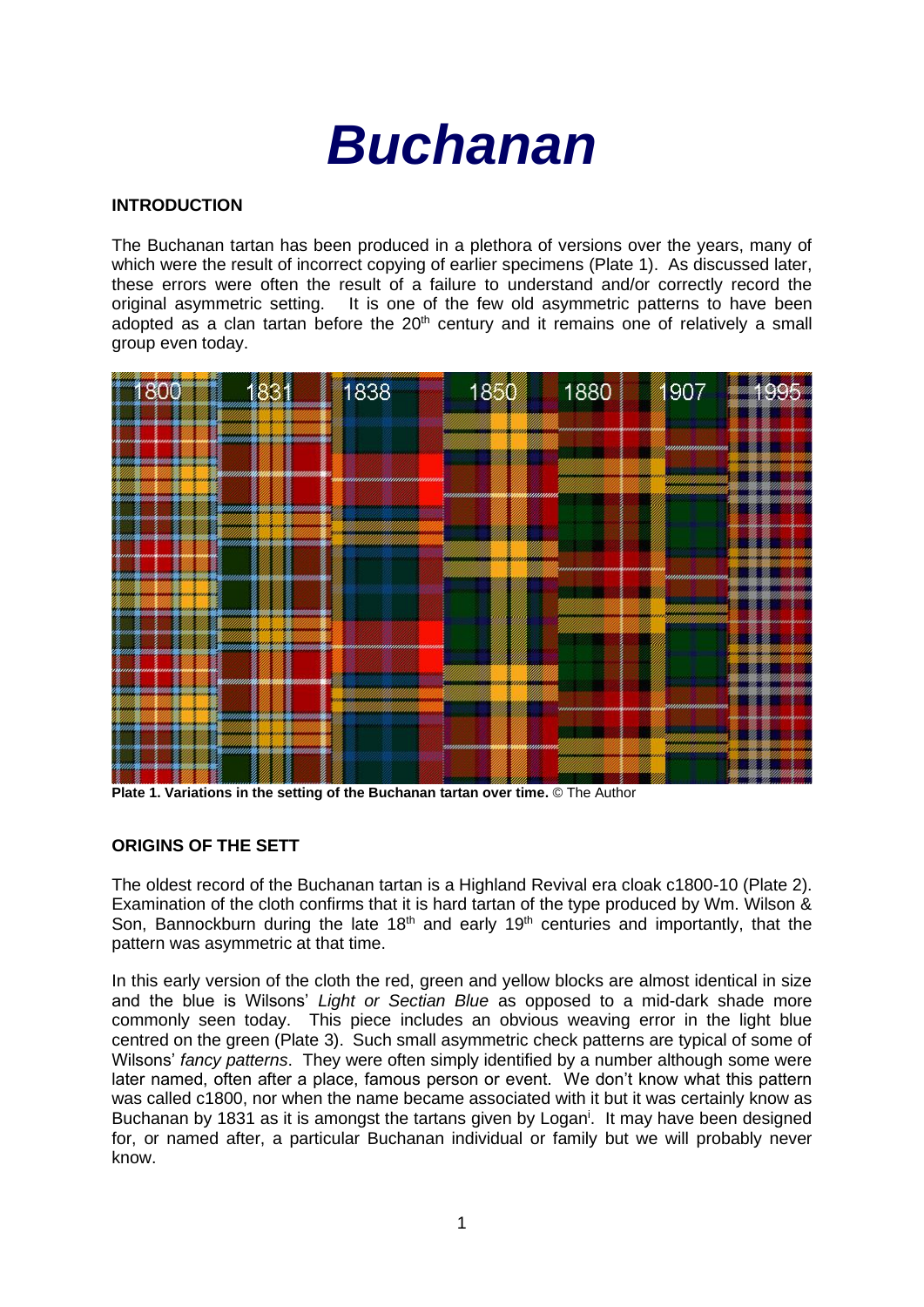

**Plate 2. Buchanan Cloak c1800-10.** Photo courtesy of the National Museum of Scotland



**Plate 3. Asymmetric Buchanan tartan c1800-10 with weaving error.** Photo courtesy of the National Museum of Scotland

# **THE SETTING**

Asymmetric designs often cause confusion and the Buchanan tartan is no exception. In this case the confusion goes back to the first known recording, that by Logan. His scales were based on samples provided by Wilsons and his method of recording was to measure each colour in  $1/8$ <sup>th</sup> inch. However, the recording method was not applied uniformly even with symmetrical patterns. In the case of the Buchanan his count was written in exactly the same way as all the other counts, all of which are symmetrical (Fig 3). The count starts in the middle of the light blue stripe centred on the green and finishes with the whole of the white stripe centred on the red. We are fortunate that Wilsons' comments on Logan's scales survive. Of the Buchanan they said '*The scale given of this Tartan is very defective – a correct one is given – note this pattern is'*. The sentence is incomplete but it must surely have been a reference to the fact that the sett was asymmetric, a point supported by specimens of the time.

Logan's confusion with the Buchanan was the result of his recording method using scales in which the individual stripes were recorded in 1/8 inch (Plate 4). It was a logical process for someone unfamiliar with weaving but it did require an understanding of layout of a tartan pattern and here, he was clearly at a loss. This is immediately apparent form his description of the process of taking a threadcount.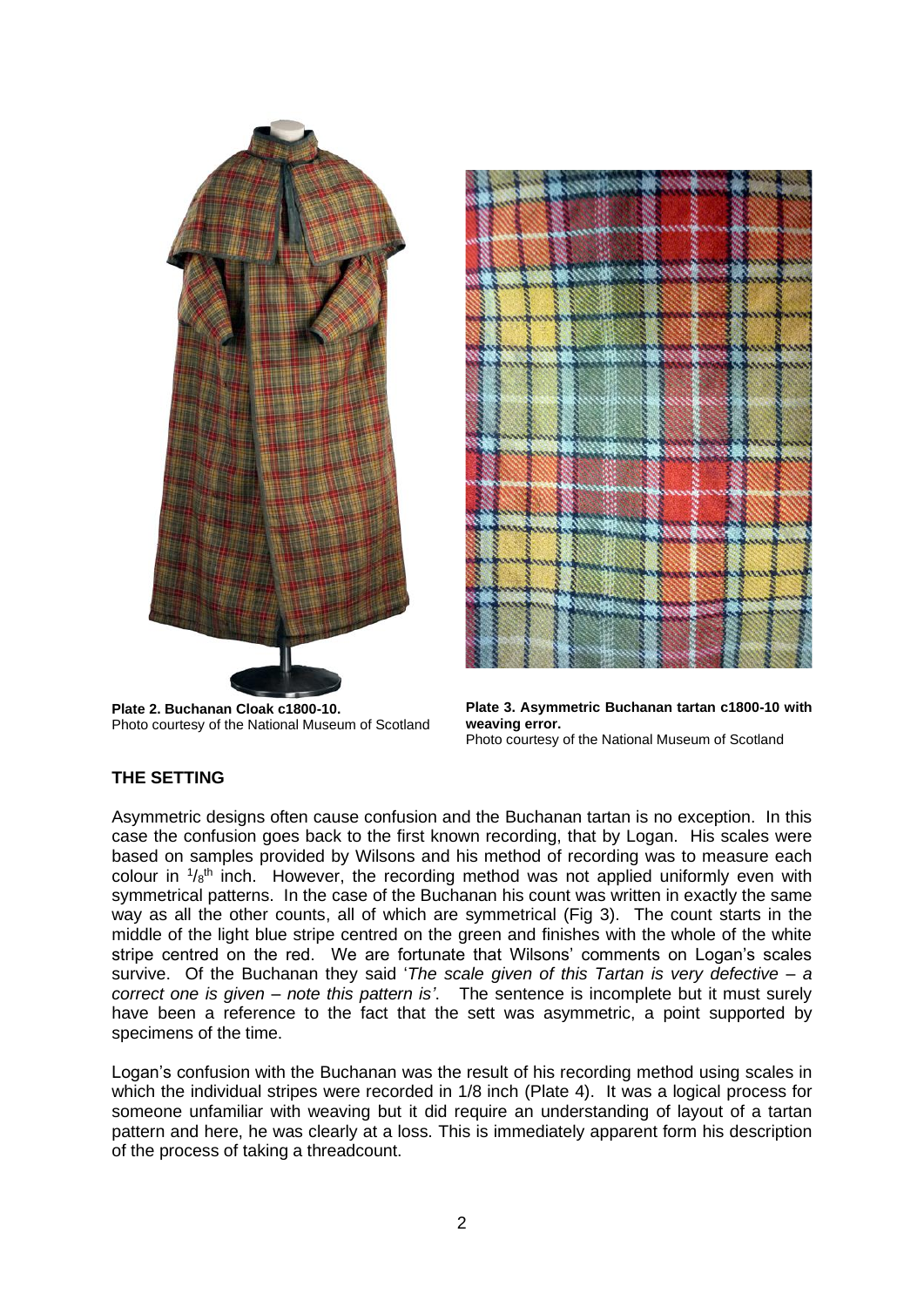*'A web of tartan is two feet two inches wide, at least within half an inch, more or less, so that the size of the patterns makes no difference in the scale. Commencing at the edge of the cloth, the depth of the colours is stated throughout a square, on which the scale must be reversed or gone through again to the commencement'.*

| a of an<br>inch. | Colours. | $\frac{1}{6}$ of an<br>inch.                      | Colours.  | $h$ of an<br>inch.  | Colours.           | h of an<br>inch.               | Colours.     |
|------------------|----------|---------------------------------------------------|-----------|---------------------|--------------------|--------------------------------|--------------|
| ABERCROMBIE.     |          | 8                                                 | blue      | 8                   | green              | 1                              | black        |
| $3\frac{1}{2}$   | green    | $\frac{1}{2}$                                     | red       | 8                   | black              | $\mathbf{1}$                   | blue         |
| $\frac{1}{2}$    | white    | 8                                                 | black     | 8                   | blue               | 7                              | black        |
| $3\frac{1}{2}$   | green    | 8                                                 | green     | $\mathbf{1}$        | black              | $\frac{1}{2}$                  | yellow       |
| $3\frac{1}{2}$   | black    |                                                   | red       | $\mathbf{1}$        | blue               | 11                             | green        |
| 1                | blue     | $1\frac{1}{2}$<br>$\frac{1}{2}$<br>$\frac{1}{2}$  | green     | $\mathbf{1}$        | black              | $\frac{1}{2}$                  | yellow       |
| $\mathbf{1}$     | black    |                                                   | red       | 8                   | blue               | 7                              | black        |
| $\mathbf{1}$     | blue     | 4                                                 | green     | 8                   | black              | 6                              | blue         |
| $\mathbf{1}$     | black    |                                                   | red       | 8                   | green              | $\mathbf{1}$                   | black        |
| $3\frac{1}{2}$   | blue     | $\frac{1}{2}$<br>$1\frac{1}{2}$<br>$1\frac{1}{2}$ | green     | $\mathbf{1}$        | black              | $\mathbf{1}$                   | blue         |
|                  |          |                                                   | red       | 2                   | yellow             |                                |              |
| BUCHANAN.        |          | 8                                                 | green     | $\mathbf{1}$        | black              |                                | Ситянотм.    |
|                  |          | 8                                                 | black     | 8                   | green              |                                |              |
| $\frac{1}{2}$    | azure    | $\frac{1}{2}$                                     | red       | 8                   | black              | $2\frac{1}{2}$                 | red          |
| 8                | green    | 8                                                 | blue      | $\mathbf{1}$        | blue               | 8                              | green        |
| $\frac{1}{2}$    | black    | $1\frac{1}{2}$                                    | red       | $\mathbf{1}$        | black              | $2\frac{1}{2}$                 | $_{\rm red}$ |
| 1                | azure    | $\overline{\mathbf{4}}$                           | blue      | $\mathbf{1}$        | blue               | 2<br>$\mathbf{1}$              | blue         |
| $\frac{1}{2}$    | black    | $\mathbf{1}$                                      | yellow    | $\mathbf{1}$        | black              |                                | white        |
| 2                | yellow   |                                                   |           | $\overline{\bf{4}}$ | blue               | $\boldsymbol{2}$<br>11         | blue         |
| $\frac{1}{2}$    | black    |                                                   |           |                     | This is worn by    |                                | $_{\rm red}$ |
| $\boldsymbol{2}$ | yellow   |                                                   | CAMPBELL. |                     | the Duke of Ar-    | $\overline{c}$                 | blue         |
| $\frac{1}{2}$    | black    | 4                                                 | blue      | gyle                | and<br>the         | $\mathbf{1}$<br>$\overline{2}$ | white        |
| 1                | azure    | $\mathbf{1}$                                      | black     |                     | Campbells of Lo-   |                                | blue         |
| $\frac{1}{2}$    | black    | $\mathbf{1}$                                      | blue      | chaw.               | The Earl           | $2\frac{1}{2}$                 | $_{\rm red}$ |
| 8                | red      | $\mathbf{1}$                                      | black     |                     | of Braidalban &    | 8                              | green        |
| $\mathbf{1}$     | white    | $\mathbf{1}$                                      | blue      | his                 | clan, wear         | $2\frac{1}{2}$                 | $_{\rm red}$ |
|                  |          | 8                                                 | black     |                     | the following pat- | $\mathbf{1}$                   | blue         |
| CAMERON.         |          | 8                                                 | green     | tern.               |                    |                                |              |
| $\frac{1}{2}$    | yellow   | 1                                                 | black     | 2                   | blue               |                                | Согочном.    |
| 4                | blue     | $\frac{2}{1}$                                     | white     | 1                   | black              | $\frac{1}{2}$                  | blue         |
| $1\frac{1}{2}$   | red      |                                                   | black     | $\mathbf{1}$        | blue               | $\mathbf{1}$                   | black        |

 **Plate 4. Logan's scale for the Buchanan and some other tartans.**

Two surviving specimens of the time confirm that one selvedge was the middle of the blue stripe centred on the green (Plate 5). Support for the pattern being asymmetric, and therefore that Logan's count was *very defective,* can be inferred from McIan's plate showing the Buchanan, for which work Logan provided the text and the tartans<sup>ii</sup>. The plate's detail is not exact but is sufficient to show that the pattern was asymmetric (Plate 6). The authors wrote of it that: *"The tartan of the Buchanans, as shown here, contains that peculiarity of colour which has, about the Pass of Balmaha and Loch Lomond side, generally procured it the name of the breacan bhui"*. The correct spelling, Breacan Bhuidhe means the *yellow tartan*. We have no idea how widespread the use of this tartan was amongst Buchanans around south Loch Lomond some 50 years after its apparent design by Wilsons and the McIan-Logan claim may have been nothng more than artistic licence.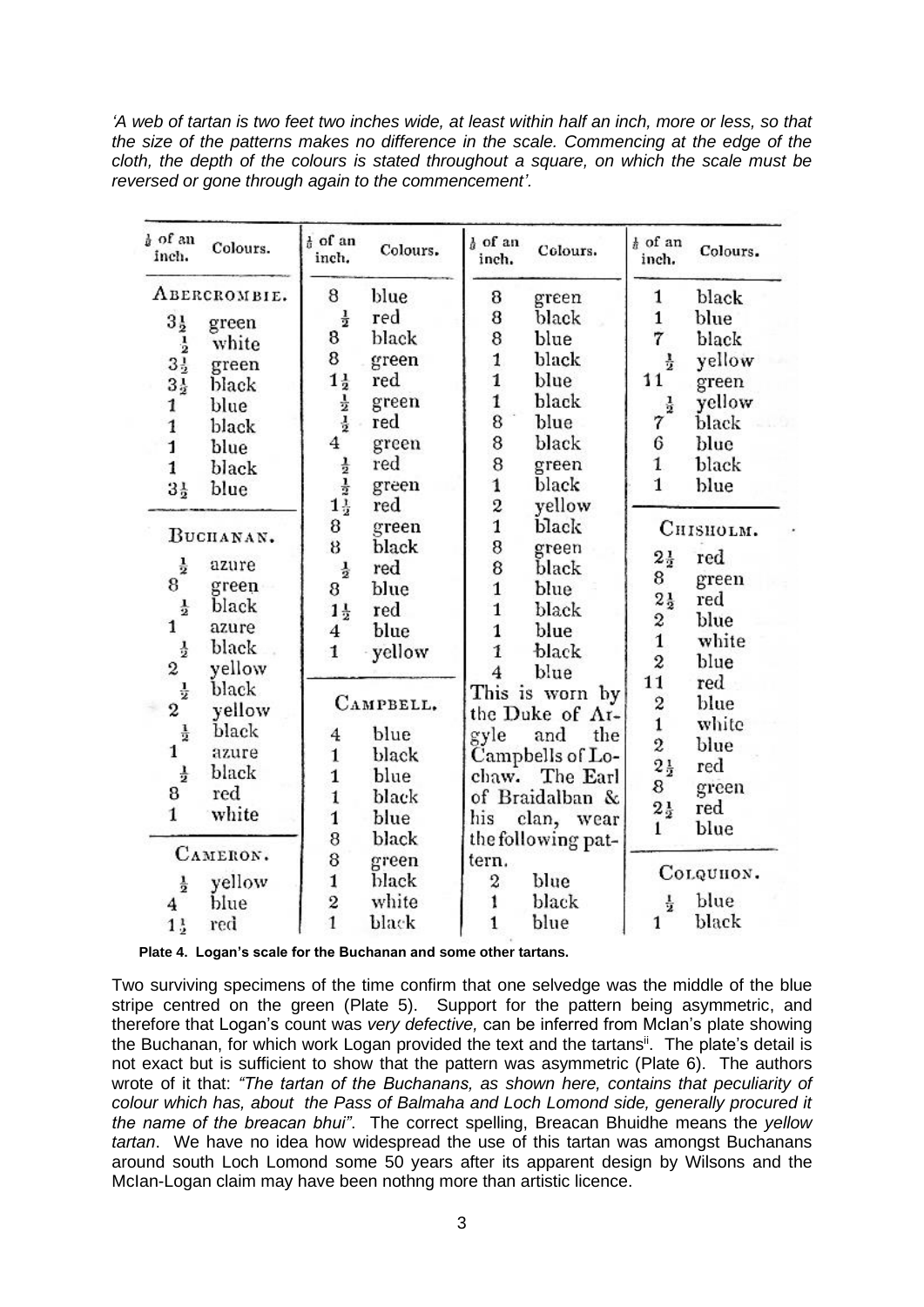

**Plate 5. A Wilsons' sample c1830-40 with selvedge (right) on the blue.** © The Author.



**Plate 6. Detail of the tartan from McIan's original Buchanan plate.** Photo credit: David Pope.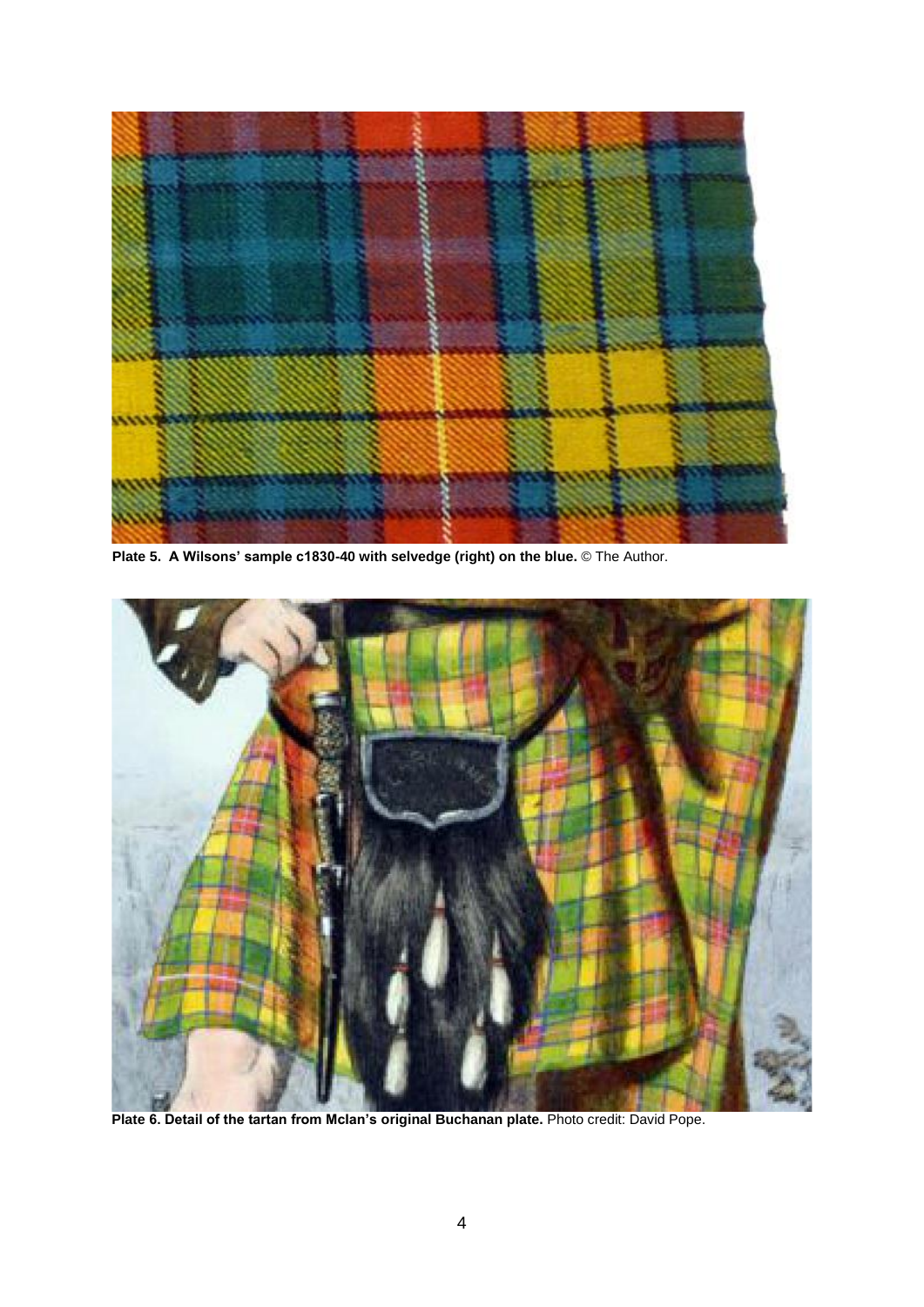McIan also used the Buchanan tartan for his MacMillan plate saying that *'The tartan is that of Buchanan, a pattern of a rather singular but effective design'.* The rationale seems to have been the lack of a MacMillan tartan at the time and the similarity of the Chief's Armorial Bearings with those of the Buchanan's.

Whether taken as an asymmetric or symmetric pattern, one element of Logan's count differs from most samples of the time, the yellow field is 75% smaller compared with that in early specimens. This reduced yellow is apparent in the colour strips below where the original setting is followed by that given in Logan's scales but 'corrected' by the author to show the proper asymmetric pattern Plate 7. A possible explanation for the proportional difference in Logan's count is discussed below.



**Plate 7. A comparison of Wilsons' and Logan's settings of Buchanan.** © The Author.

### **AN EARLY VARIATION**

At some time between the publication of the Logan and McIan books Wilsons produced a variation of the original setting but with a reduced amount of yellow, as described by Logan, and dark blue for the usual green. In a letter date Nov 1838, a merchant, Thomas Paterson, wrote to the firm enclosing a piece of *'silk pattern of the Buchanan'* and ordering some Super Fine cloth (a fine worsted wool) to match *'as near as to the silk pattern possible'.* (Plate 8). This blue version had previous been thought by tartan researchers to be a 20<sup>th</sup> century trade error or fancy variation but the Wilsons' letter proves it to be much older. How much earlier than 1838 Wilsons were weaving this setting is unclear and there are no known earlier wool specimens with blue, nor any with reduced yellow. However, Logan may have had access to a sample with less yellow which would account for his scale. Such a sample would presumably have included green as he names that colour and not blue. Alternately, he may have just made another error in his count for the sett which obviously caused him a problem. This reduced yellow version may have been originally intended as a setting for silk although that would not account for the dark blue replacing the green.



**Plate 8. Letter dated 10 Nov 1838 ordering Buchanan with blue and less yellow.** Photo credit: [SCRAN](http://www.scran.ac.uk/database/results.php?QUICKSEARCH=1&search_term=buchanan+tartan)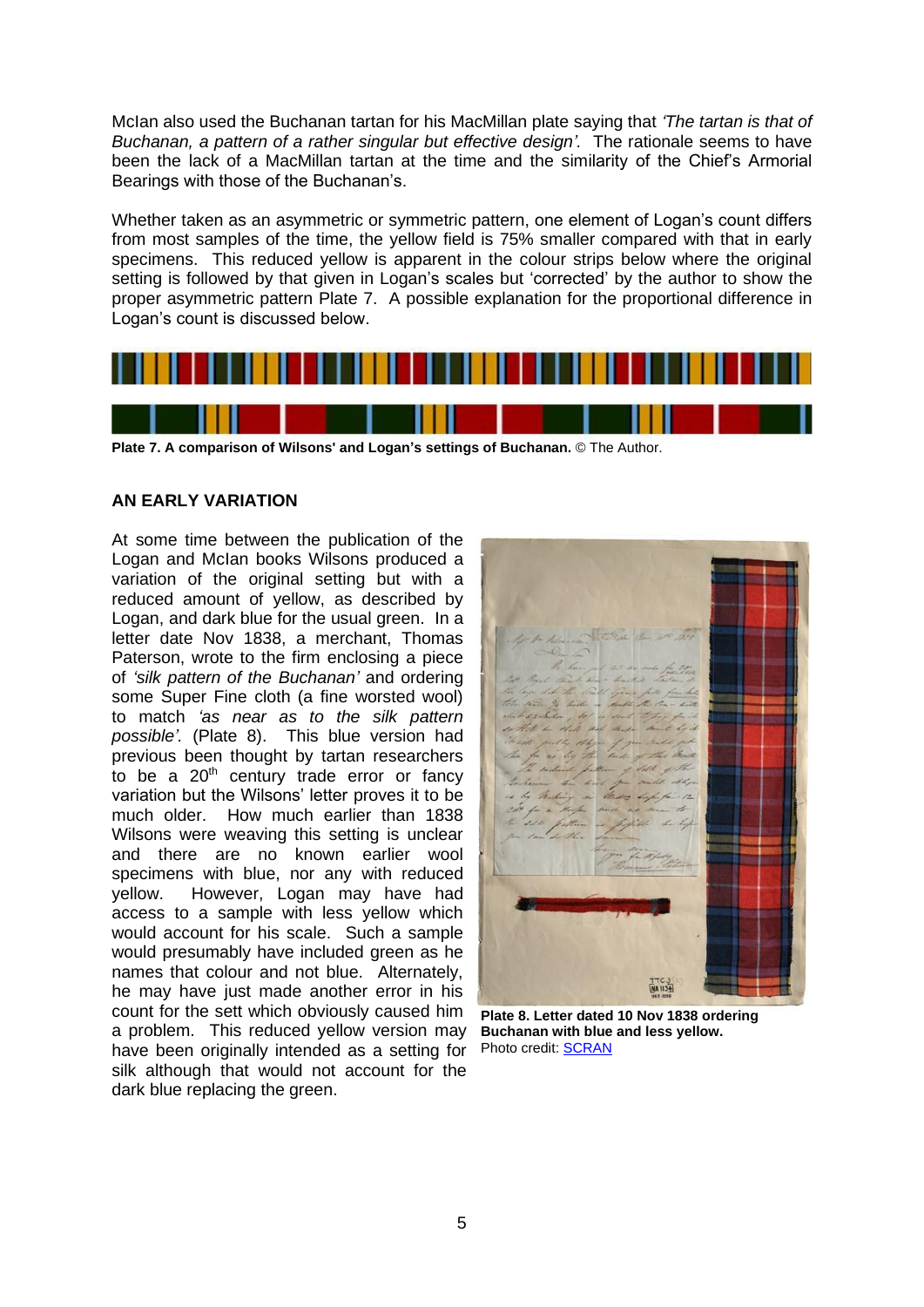### **THE SYMMETRIC SETTING**

Mention has already been made of Logan's scale where the tartan is given as a symmetrical pattern. This error appears to have been the source of Smibert's plate<sup>iii</sup> which is the earliest known occurrence of a symmetrical setting of the Buchanan (Plate 9). This is version worn as *Buchanan of Leny* by John Michael Baillie-Hamilton Buchanan of that Ilk and Arnprior, Chief of the Name and Arms of Buchanan (Plate 10).



**Plate 9. Smibert's symmetrical setting of the Buchanan tartan.**



**Plate 10. The Chief of Buchanan wearing Smibert's version of the Buchanan tartan.**  Photo credit: [www.theclanbuchanan.com](http://www.theclanbuchanan.com/)

Smibert's error was reinforced by Stewart in his *Setts*iv where he assumed Logan's setting was correct. He said of that count that it was *'perfectly regular, and of markedly superior*  quality' (to the settings given by McIan and the Smiths<sup>v</sup>). Speaking about Smibert's plate Stewart says of the version that *'while coarser in its proportions, is substantially the same as the specimens from which Logan made his count'*. He also stated that Smibert's plates were based on samples obtained from Wilsons whereas in his introduction Smibert states that *'With respect to the Sets of the Clan-Tartans here given, the work of Mr Logan has been held, after due consideration, to be preferable as a general guide'.* This confirms that he used Logan's scales rather than Wilsons' samples of which he makes no mention.

The fact that Stewart was convinced of the symmetrical setting's authenticity and thought that the non-reversing version a later error by the Smiths is demonstrably wrong. He mistakenly took Logan's count and Smibert's plate as proofs of its early use, a view he would not have formed had he had access to the various Wilsons' specimens discovered subsequently. His contention that the symmetrical sett should replace the standard asymmetric tartan should therefore be viewed as an historical anachronism.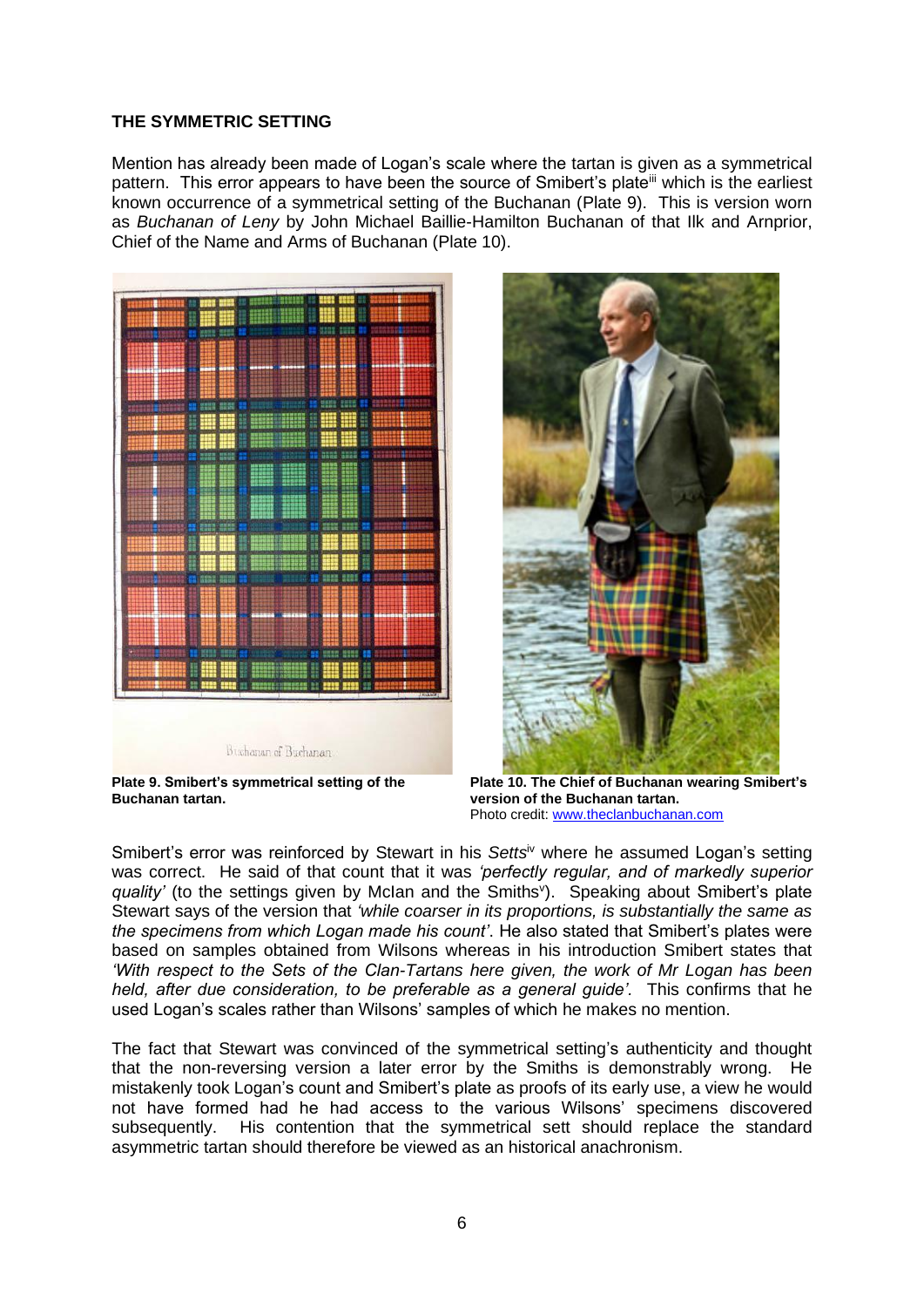#### **VARIATIONS ON A THEME**

In a bound collection of samples dated 1880 and entitled the *Clans Originaux<sup>1</sup>* the Buchanan sample is evidence of a further departure from the original setting (Plate 11). Whilst the original balance of red, green and yellow is retained in the sample, the Light Blue/Blue is entirely absent and replaced by black. The identity of the weaver of the samples is unknown, it may have been a Scottish firm but by that date could equally have been one in England. It is impossible to know whether the simplification of the design from six to five colours was the result of a transcription error or by design<sup>2</sup> but this simpler setting was taken up by some subsequent manufacturers and was still being woven in the 1970s, possibly later. Variations over the years lead to a plethora of incorrect versions of the Buchanan tartan appearing and this continues to be the case.



**Plate 11. Clans Originaux Buchanan sample c1880.** Photo credit: The Scottish Tartans Authority.

<sup>1</sup> Clans Originaux was produced by the Parisian firm, J. Claude Fres. & Cie*.*, as a sample book of patterns for sale.

<sup>&</sup>lt;sup>2</sup> Some manufacturers' looms are only capably of weaving with a maximum of five colours automatically and this may have been a consideration in reducing the number in the tartan.